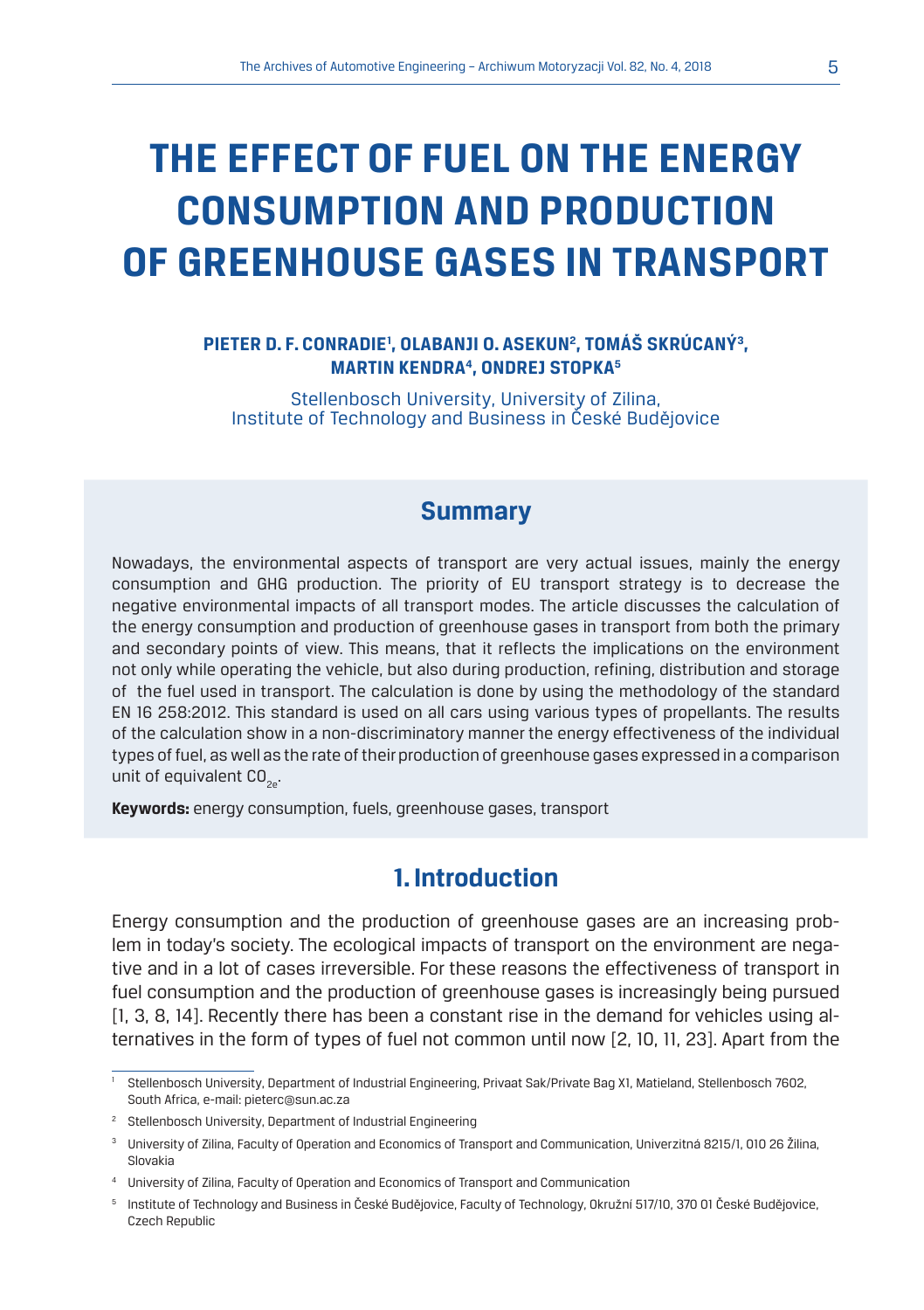conventional types of fuel, like petrol and diesel, we are seeing increasing use of CNG, electricity, or a combination of more types.

## **2. EN 16 258:2012**

This standard is basically a methodology for calculating and declaring the energy consumption and greenhouse emissions of transport services for cargo and passenger transport. One of the legislative instruments applied to carriers and shippers with the aim of reducing energy consumption and achieving a more effective operation of motor vehicles on the market is the declaration of the energy consumption during their operation. The aim is to unify the process of declaring the energy consumption and the production of greenhouse gases. Today it's becoming a trend, that the customers choose the carrier not only on the basis of the price and the quality of the offered service, but also according to what impact the service leaves on the environment. To achieve comparable results in declaring the effects of individual carriers in different countries, the used methodology needs to be unified. This is defined in the standard STN EN 16 258:2013 (adopted EN standard). This instrument could be more effective if it was compulsory for the carrier to declare it to the customer [4].

The standard defines the methodology and the requirements for the calculation and recording of energy consumption and emissions of greenhouse gases (GHG) originating from transport services. This first edition of the standard primarily concentrates on the energy consumption and greenhouse emissions related to vehicles (used on the ground, on water and in the air) during the operational phase of their life cycle. However, when calculating the energy consumption and the emissions related to vehicles, the energy consumption and emissions related to energy processes connected to fuel and/or electricity powered vehicles (including, for example, the distribution of fuel), are considered. This ensures, that the standard uses the "well-to-wheel" approach for the calculations and for the declaration to the users of the transport services.

It specifies general principles, definitions, system boundaries, calculation methods, allocation rules (allocation, assignment) and recommendations about the data with the aim of reinforcing standardized, exact, trustworthy and verifiable declarations, as long as energy consumption and greenhouse emissions relate in any way to any quantified transport service.

It also includes examples of the use of these principles.

The potential users of this standard are all persons or organizations, which have to refer to the standardized methodology when announcing the results of the calculations of the energy consumption and greenhouse emissions related to a transport service, especially:

- operators of a transport service (cargo transport or passenger transport)
- organizers of a transport service (operators of subcontracted transport, cargo transport and travel agencies)
- the users of transport services (consignors and passengers)

The evaluation of the energy consumption and emissions of greenhouse gases of transport services must include the operational processes of the vehicle and the energy operational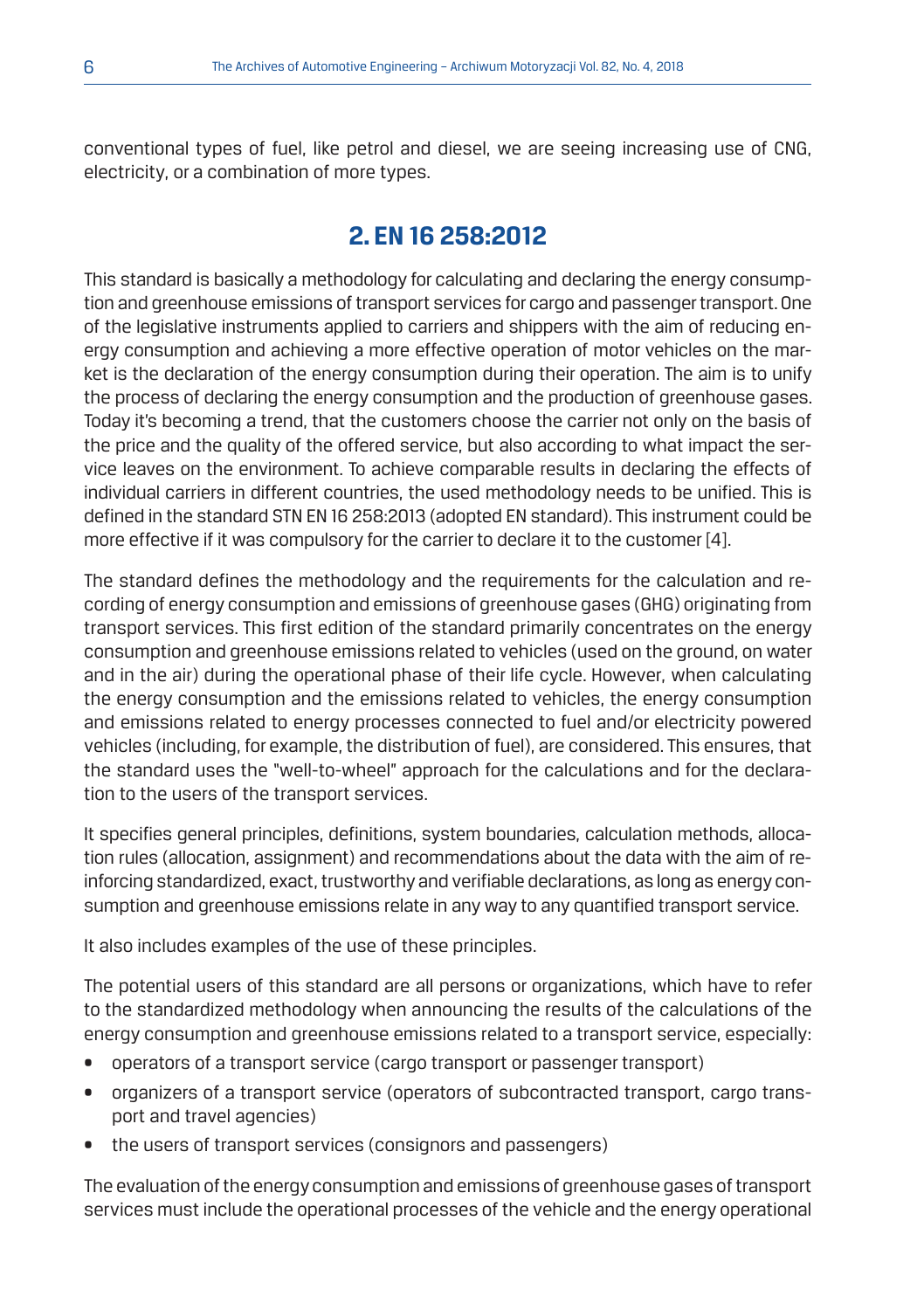processes, which occur during the operational phase of its life cycle. The operational processes of a vehicle have to comprehend the operation of all the vehicle's systems including the propulsion and the complementary services [4, 6, 13].

#### Examples:

The main engines, auxiliary devices used for sustaining the temperature in the cargo compartment, manipulation or loading devices of a vehicle are on-board vehicle systems, the operation of which is included.

|                          | <b>Energy factor</b>      |      |                             |          | <b>Gas factor</b>           |                             |                       |                           |                     |               |
|--------------------------|---------------------------|------|-----------------------------|----------|-----------------------------|-----------------------------|-----------------------|---------------------------|---------------------|---------------|
| <b>Fuel type</b>         | Tank-to-wheels<br>$(e_i)$ |      | Well-to-wheels<br>$(e_{w})$ |          | Tank-to-wheels $(g)$        |                             |                       | Well-to-wheels $(g)$      |                     |               |
|                          | MJ/<br>kg                 | MJ/  | MJ/<br>kg                   | MJ/<br>ш | $gC0$ <sub>22</sub> /<br>МJ | $kgCO$ <sub>2</sub> /<br>kg | $kgCO$ <sub>2</sub> / | $gC0$ <sub>20</sub><br>МJ | $kgCO_{32}$ /<br>kg | $kgCO_{32}$ / |
| Gasoline                 | 43.2                      | 32.2 | 50.5                        | 37.7     | 75.2                        | 3.25                        | 2.42                  | 89.4                      | 3.86                | 2.88          |
| Gasoline/<br>etanol 95/5 | 42.4                      | 31.7 | 51.4                        | 38.4     | 72.6                        | 3.08                        | 2.30                  | 88.4                      | 3.74                | 2.80          |
| Diesel                   | 43.1                      | 35.9 | 51.3                        | 42.7     | 74.5                        | 3.21                        | 2.67                  | 90.4                      | 3.90                | 3.24          |
| Biodiesel                | 36.8                      | 32.8 | 76.9                        | 68.5     | 0                           | 0                           | 0                     | 58.8                      | 2.16                | 1.92          |
| <b>LPG</b>               | 46.0                      | 25.3 | 51.5                        | 28.3     | 67.3                        | 3.10                        | 1.70                  | 75.3                      | 3.46                | 1.90          |
| CNG                      | 45.1                      |      | 50.5                        |          | 59.4                        | 2.68                        |                       | 68.1                      | 3.07                |               |
| <b>MDO</b>               | 43.0                      | 38.7 | 51.2                        | 46.1     | 75.3                        | 3.24                        | 2.92                  | 91.2                      | 3.92                | 3.53          |

#### Tab. 1. Energy and gas factors of selected fuels

*Source: [4] modified by author*

The energy processes have to comprise:

- in the case of combustibles: the extraction or cultivation of primary energy, refining, transforming, transport and distribution of energy in all stages of the production of the used fuel,
- in the case of electricity: the extraction or cultivation of the primary energy, transformation, energy production, losses in the electricity distribution networks.

The calculation has to take into account:

- all vehicles used for executing the transport services including those provided by subcontractors,
- the overall fuel consumption from every energy carrier used by individual vehicles,
- all loaded and idle rides performed by every vehicle.

The calculation has to generate the four following results:

- well-to-wheels energy consumption  $(E_w)$  (primary and secondary consumption),
- well-to-wheels GHG (greenhouse gases) emissions  $(G_w)$  (primary and secondary production),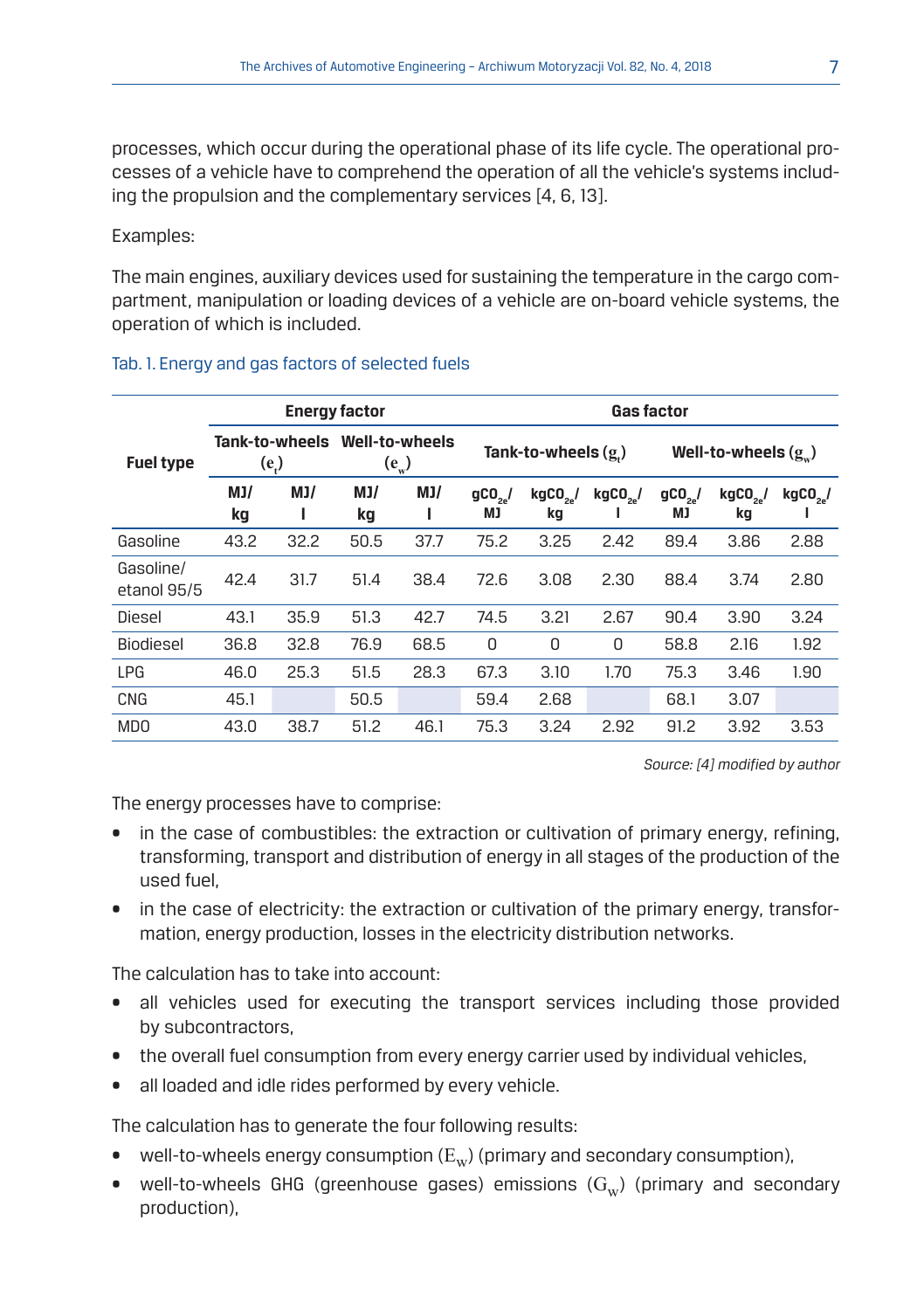- tank-to-wheels energy consumption (Et) (secondary consumption),
- $\bullet$   $\;$  tank-to-wheels GHG (greenhouse emissions) emissions ( $\mathrm{G_{t}}$ ) (secondary production).

## **3. Equivalent CO<sub>2</sub>, CO<sub>2e</sub>**

It is a universal measure of the amount of a greenhouse gas (carbon dioxide, methane, nitrous oxide and other), which has the same effect on the climate system as carbon dioxide would have on its own. It reflects the exact rate, by which it influences the greenhouse effect in the atmosphere created by individual elements of the greenhouse gases. For example, 1 ton of methane has a 21 times higher rate of the greenhouse effect, than 1 ton of CO<sub>2</sub> and thus 1 ton resembles the value of 21 tons of CO<sub>2e</sub>. This synthetic dimension was created for the purposes of creating something with a high resemblance when comparing the production of emissions originating from various industries, sources, fuels with different composition [7, 13, 15].

It is clear from Table 1 that not only the technical perfection of a vehicle and its effectiveness in transforming the fuel energy into mechanical work influences the overall fuel consumption, but also the amount of the energy used for the production, acquisition and distribution of fuel. This is the so-called LCA factor (life cycle factor), which is included in the well-to-wheels declaration method. Table 2 shows, that when comparing vehicles' direct energy consumption, they could achieve lower  ${\mathop{\text{e}}\nolimits_{\text{t}}}$  values if they burnt biodiesel instead of diesel, however, when comparing the  $e_{w}$ , biodiesel turns out significantly worse. The volume of the consumption during the vehicle's operation must obviously be taken into account when doing the comparison. It changes with regard to the amount of energy contained in the fuel and the combustion efficiency of the fuel [5, 9, 12, 26]. This means, that the energy efficiency rate of a certain transport vehicle does not have to be immediately clear from the table, it is necessary to know its real fuel consumption.

## **4. Practical calculation**

If we want to use the methodology for calculating the energy demandingness and the production of greenhouse gases in transport specifically from cars with various types of fuel, it is appropriate to use the following example.

We will take into consideration a vehicle used frequently in Slovakia and the Czech Republic, by the lower middle class from an unnamed car manufacturer, which offers this vehicle with three types of engines – petrol, petrol/CNG and diesel, all three with approximately the same power. The brand and the type are not important in this case. The important factors are the parameters about the power, weight and fuel consumption of the given vehicle. It is a vehicle with a curb weight of 1 500 kg, engine with around 80 kW. In the case of a vehicle like this the fuel consumption can vary around 6 - 7 l of petrol per 100 km, in the case of a compression-ignition engine we can consider consumption at around 5 – 6 l/100 km and with CNG around 5 kg/100 km. When assessing and determining the fuel consumption of vehicles we must realize the following facts: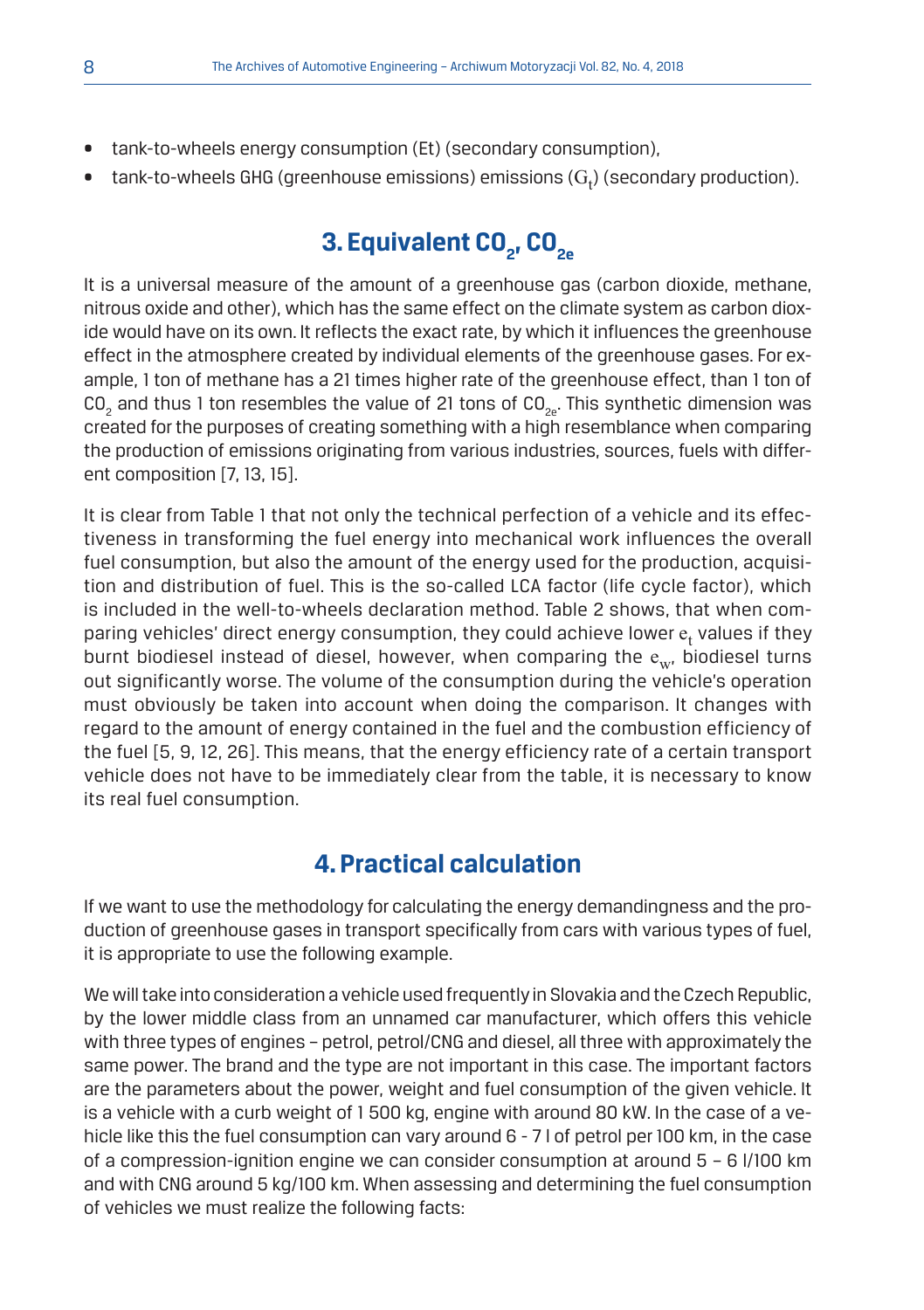- we cannot take into account the information from the manufacturer, because they don't correspond to the real fuel consumption in real conditions,
- every single vehicle has a different consumption,
- every single driver has a different consumption,
- the consumption differs according to the load.

We could continue like this with all the operational characteristics of the vehicle. That is why these values were selected as representative for the given type of vehicle. In the first calculation the values about consumption in the combined NEDC cycle, which originated from the manufacturer, were used [17, 18, 21].

In the second calculation the values were increased by 20 %, so that they represent better the real consumption during the normal use of the vehicle [19, 20]. The real vehicle fuel consumption depends also on the traffic flow parameters and actual vehicle mass. This facts influence the vehicle drive resistances and affect the consumption [16, 22].

|                  | Ø fuel/energy                        | TtW (primary)                           |                                          | WtW (primary + secondary)               |                                             |  |
|------------------|--------------------------------------|-----------------------------------------|------------------------------------------|-----------------------------------------|---------------------------------------------|--|
| <b>Fuel type</b> | consumption<br>(I, kg,<br>kWh/100km) | <b>Energy</b><br>consumption<br>(MJ/km) | <b>Production</b><br>of $CO2a$<br>(g/km) | <b>Energy</b><br>consumption<br>(MJ/km) | <b>Production</b><br>of $CO_{2a}$<br>(g/km) |  |
| Gasoline         | 5.6                                  | 1.80                                    | 136                                      | 2.11                                    | 161                                         |  |
| CNG              | 4.4                                  | 1.98                                    | 118                                      | 2.20                                    | 135                                         |  |
| diesel           | 4.4                                  | 1.58                                    | 117                                      | 1.88                                    | 143                                         |  |
| electric*        | 20                                   | 0.72                                    | 0                                        | 2.12                                    | 65/149                                      |  |
| hybrid**         | $\overline{4}$                       | 1.29                                    | 97                                       | 1.51                                    | 115                                         |  |

#### Tab. 2. Calculation of energy consumption and production of greenhouse gases

\* applies only for used electricity produced in SK/CZ

\*\* variable value, it depends a lot on the conditions, in which the vehicle was used (city, motorway), the type of hybrid technology applied

For comparing other propulsion systems used today in cars, vehicles of the same category were selected, but powered by alternative technologies – hybrid powered by petrol/electricity and a fully electric car. The results of the calculations of the energy intensity and of the production of greenhouse gases, which were done in accordance with the methodology of the above-mentioned standard, are displayed in the chart below.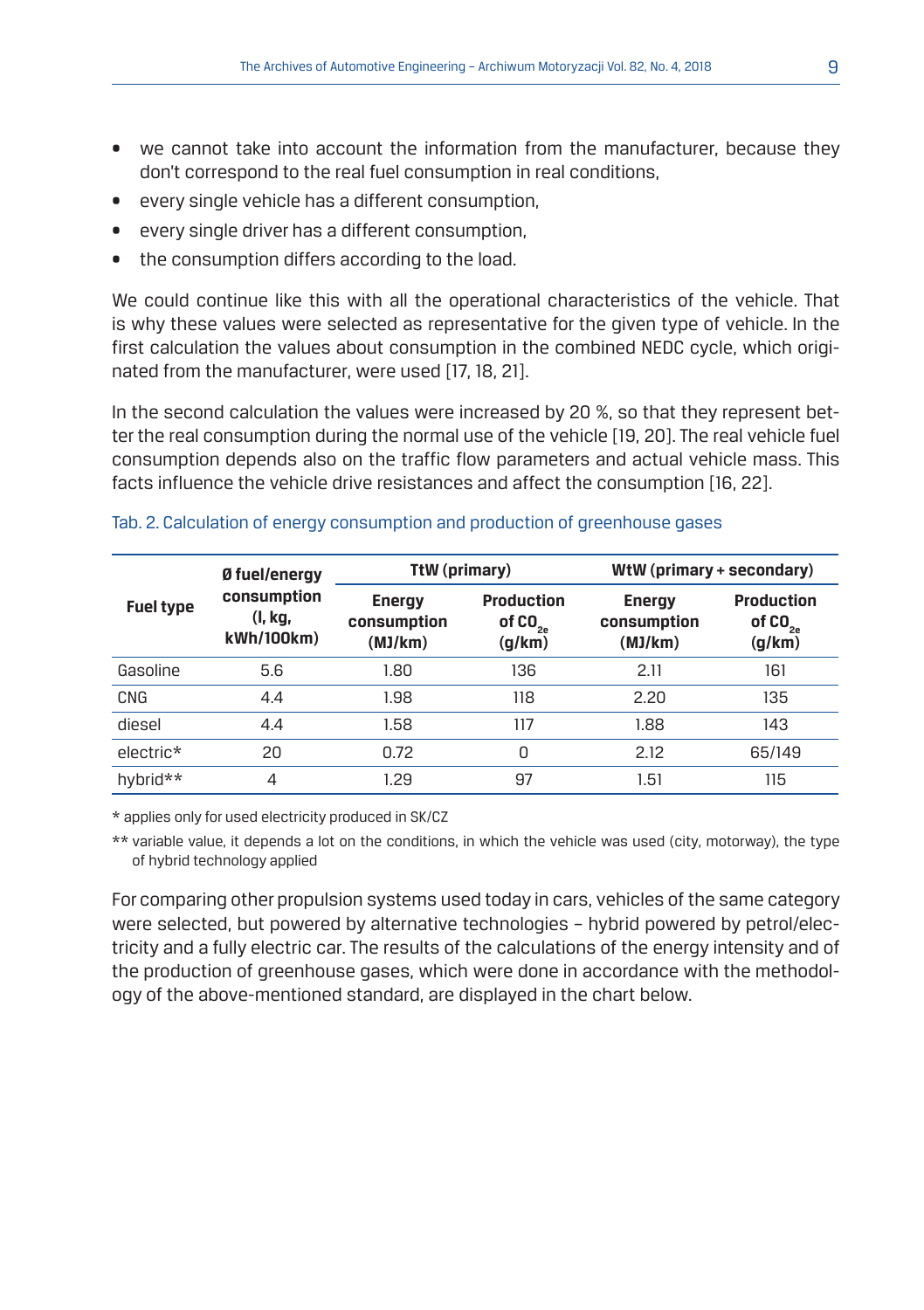

The results shown in the Figure 1 represent energy consumption and production of greenhouse gases from a global aspect, which means they include both the primary and secondary influences. CNG is the cleanest in the production of greenhouse gases among the hydrocarbon fuels, but it is the least effective in energy consumption even though it is a fuel that is not subject to the same production processes as petrol and diesel. This is because of the large amount of energy contained in 1 kg of CNG, so the engines burning CNG achieve lower efficiency than engines for petrol or diesel.

The next table together with the Figure 2 describe the situation when considering the 20 % higher values than the ones given by the manufacturer.

|                  | Ø fuel/energy                        | TtW (primary)                           |                                             | WtW (primary + secondary)               |                                             |  |
|------------------|--------------------------------------|-----------------------------------------|---------------------------------------------|-----------------------------------------|---------------------------------------------|--|
| <b>Fuel type</b> | consumption<br>(I, kg,<br>kWh/100km) | <b>Energy</b><br>consumption<br>(MJ/km) | <b>Production</b><br>of $CO_{2a}$<br>(g/km) | <b>Energy</b><br>consumption<br>(MJ/km) | <b>Production</b><br>of $CO_{2e}$<br>(g/km) |  |
| Gasoline         | 6.7                                  | 2.16                                    | 162                                         | 2.53                                    | 193                                         |  |
| <b>CNG</b>       | 5.3                                  | 2.39                                    | 142                                         | 2.66                                    | 163                                         |  |
| diesel           | 5.3                                  | 1.90                                    | 142                                         | 2.26                                    | 172                                         |  |
| electric*        | 24                                   | 0.86                                    | 0                                           | 2.54                                    | 78/178                                      |  |
| hybrid**         | 4.8                                  | 1.55                                    | 116                                         | 1.81                                    | 138                                         |  |

#### Tab. 3. Calculation of energy consumption and production of greenhouse gases

\* applies only for electricity produced in SR/CZ

\*\* variable value, it depends a lot on the conditions, in which the vehicle was used (city, motorway), the type of hybrid technology applied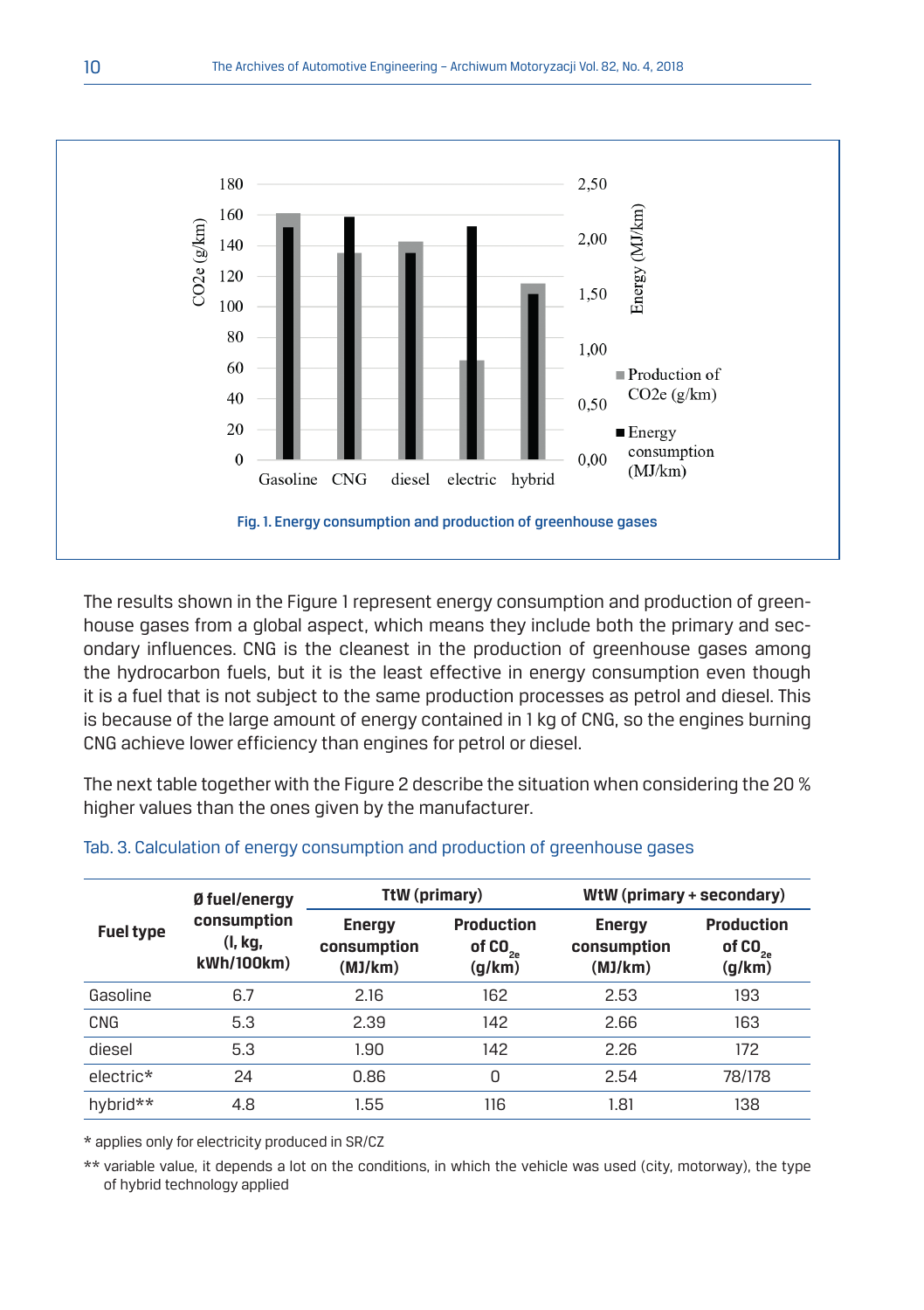

When comparing these five types of propulsion for vehicles, it is necessary to notice especially the electric cars and vehicles with a hybrid propulsion technology. In the case of electric cars, the energy consumption (primary, secondary) depends very much on which country the vehicle is driven in and which country the electricity it uses originates from [23, 24]. It is important to consider the production method of the electricity, the production effectiveness and the greenhouse gases produced in the process of generating it. This can be observed in the results depicted in both charts, where in the first case electricity produced in Slovakia was used for the calculation and in the second case electricity from the Czech Republic was used. Detailed influence of the electric energy production on the emissions is introduced in the Table 4.

Abstracting from the 20 % higher results compared with the Figure 1, the production of greenhouse gases is more than twice as high in relative values. In the case of hybrid vehicles, the final energy consumption can vary a lot and therefore also the production of emissions because this type of propulsion generates a lot more variable results depending on the conditions during its operation. The consumption can be very low when driving in the city, however, when used on the motorway, the consumption can be the same or even higher, than in comparable vehicles with conventional propulsion burning hydrocarbon fuels.

As it was mentioned above, the art and source mixture of electricity production is very important because it influences the mass of GHG produced during the electricity production [25].

The countries, which use more fossil fuels for the electricity production, reach higher values of the GHG production per kWh (Table 4).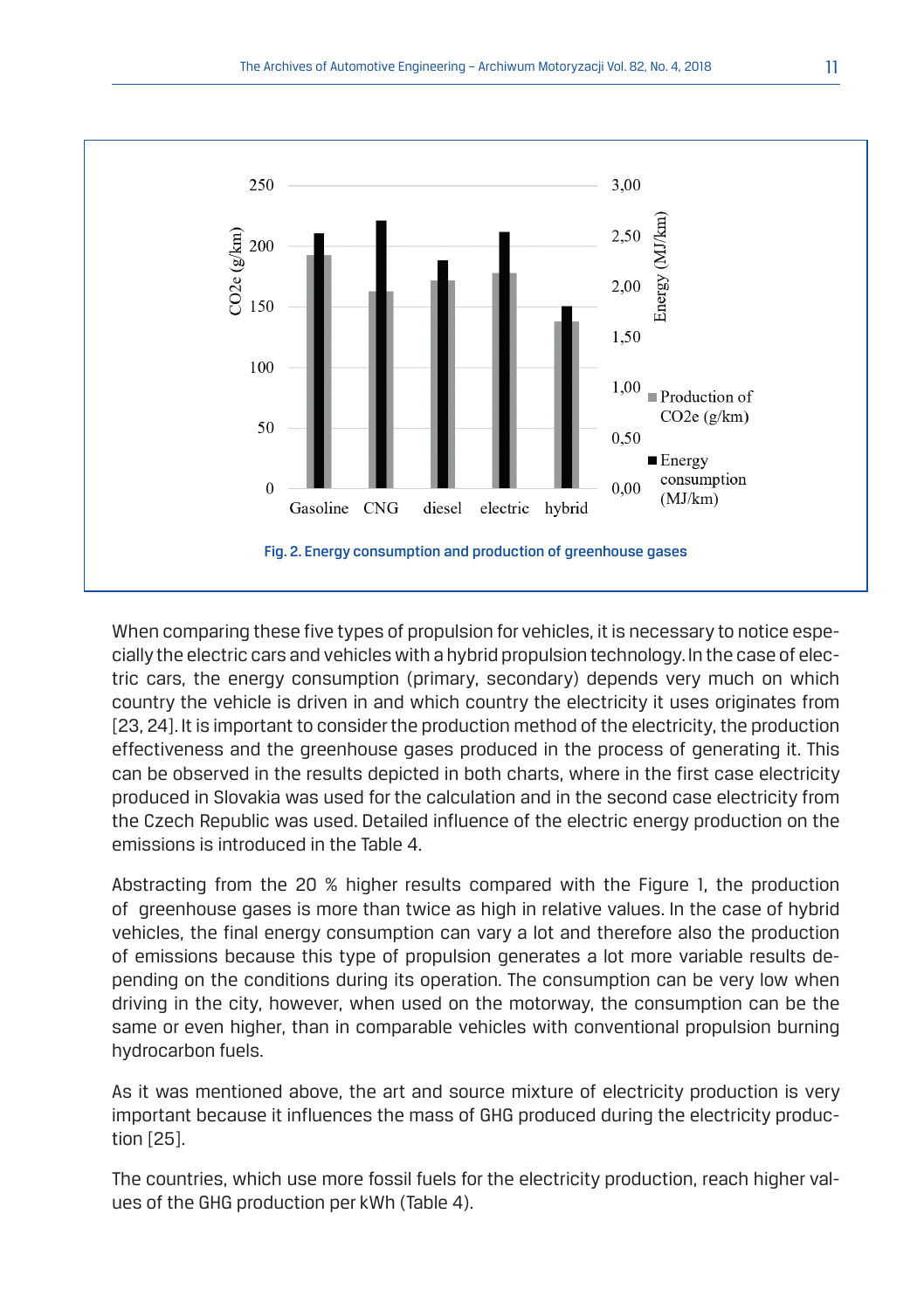| <b>Country</b> | <b>Vehicle energy consumption</b> | Tank-to-wheels | Well-to-wheels                                          |  |
|----------------|-----------------------------------|----------------|---------------------------------------------------------|--|
|                | (kWh/100km)                       |                | Production $CO_{2a}$ (g/km) Production $CO_{2a}$ (g/km) |  |
| Estonia        |                                   |                | 318.6                                                   |  |
| Slovakia       |                                   |                | 70.6                                                    |  |
| Germany        | 20                                | 0              | 141.2                                                   |  |
| EU - 27        |                                   |                | 115.6                                                   |  |
| Sweden         |                                   |                | 15.8                                                    |  |

#### Tab. 4. GHG production of e-drive in different countries

Countries like Estonia, Greece or Poland produce electricity with high mass of GHG. E-vehicles driven and charged in these countries produce more GHG than vehicles consuming petroleum products like gasoline or diesel. This is caused by the source mixture of the electricity production. Opposite them there are countries like Sweden, Austria or Slovakia where the water or nuclear energy are the most used energy sources.



The Figure 3 introduces the differences between operation of the same e-vehicle charged in different countries. The electric consumption is at the same level of 20 kWh/100km in all countries so differences in the GHG production are caused only by the electricity production.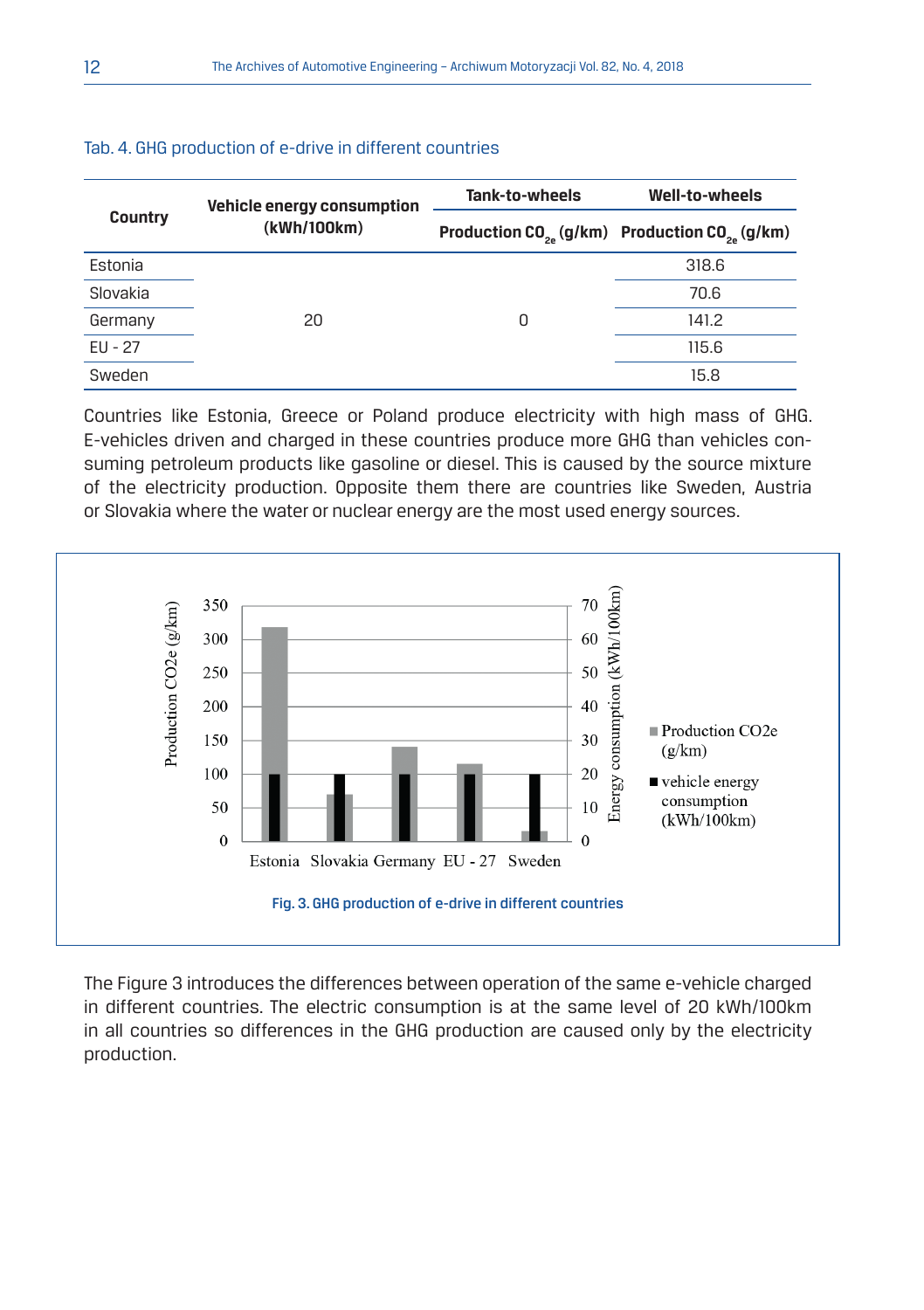## **5. Conclusion**

The results shown in the tables and figures document the complexity of comparing the energy consumptions and production of greenhouse gases in transport when using various fuels. It is caused by the different chemical composition of the fuel, the form in which the energy is bound in the fuel, by its production, distribution, storage. This means, that not only the fuel itself and its energy transformation effectiveness in the vehicle (fuel consumption of the vehicle), but all the procedures applied for acquiring and processing it, and thus the effectiveness and ecological efficiency of these procedures determines the impacts on the environment.

### **Acknowledgement**

*This publication is the result of two project funds:*

- *1. Centre of excellence for systems and services of intelligent transport, ITMS 26220120028 supported by the Research Agency, Research and Development Operational Programme funded by the ERDF (European Regional Development Fund). "Podporujeme výskumné aktivity na Slovensku/Projekt je spolufinancovaný zo zdrojov EÚ." "We support research activities in Slovakia/Project is co-financed by EU sources. "*
- *2. Institutional project of Department of Road and Urban Transport, University of Žilina, "Vplyv aerodynamických vlastností vozidiel v cestnej doprave na ich prevádzku" (Influence of aerodynamical characteristics on road vehicle operation, 6/KCMD/2018.*

### **References**

- [1] Baric D., Zovak G., Perisa M. Effects of eco-drive education on the reduction of fuel consumption and CO<sub>2</sub> emissions, Promet-trafic&transportation, vol. 25, issue: 3, pp. 265-272, 2013, DOI: 10.7307/ptt.v25i3.1260.
- [2] Mruzek, M., Gajdac I., Kucera L.,Barta D. Analysis of Parameters Influencing Electric Vehicle Range. PROCEEDINGS OF THE 9TH INTERNATIONAL SCIENTIFIC CONFERENCE (TRANSBALTICA 2015), vol. 134, pp. 165-174, 2016, DOI: 10.1016/j.proeng.2016.01.056.
- [3] Barth M., Boriboonsomsin K. Energy and Emissions Impacts of a Freeway-Based Dynamic Eco-Driving System. Transportation Research, Part D: Transport and Environment, vol. 14, pp.400-410, 2009, DOI: 10.1016/j. trd.2009.01.004.
- [4] European standard EN 16 258:2012. Methodology for calculation and declaration of energy consumption and GHG emissions of transport services (freight and passengers).
- [5] Fontaras G. et al. An Experimental Methodology for Measuring of Aerodynamic Resistances of Heavy Duty Vehicles in the Framework of European CO<sub>2</sub> Emissions Monitoring Scheme. SAE Int. J. Commer.Veh, vol. 7, pp. 102-110, 2014, DOI: 10.4271/2014-01-0595.
- [6] Hlatka M., Bartuska L. Comparing the calculations of energy consumption and greenhouse gases emissions of passenger transport service, NASE MORE, vol. 65, issue 4, pp. 224-229, 2018, DOI: 10.17818/NM/2018/4SI.11.
- [7] ISO 14064-1:2006: Greenhouse gases -- Part 1: Specification with guidance at the organization level for quantification and reporting of greenhouse gas emissions and removals
- [8] Jereb B., Kumperščak S., Bratina T. The Impact of Traffic Flow on Fuel Consumption Increase in the Urban Environment. FME Transactions, vol. 46, pp. 278-284, 2018, DOI: 10.5937/fmet1802278J.
- [9] Johansson I., Jin J., Ma X., Pettersson H. Look-ahead speed planning for heavy-duty vehicle platoons using traffic information. Transportation Research Procedia, vol. 22, pp. 561-569, 2017, DOI: 10.1016/j.trpro.2017.03.045